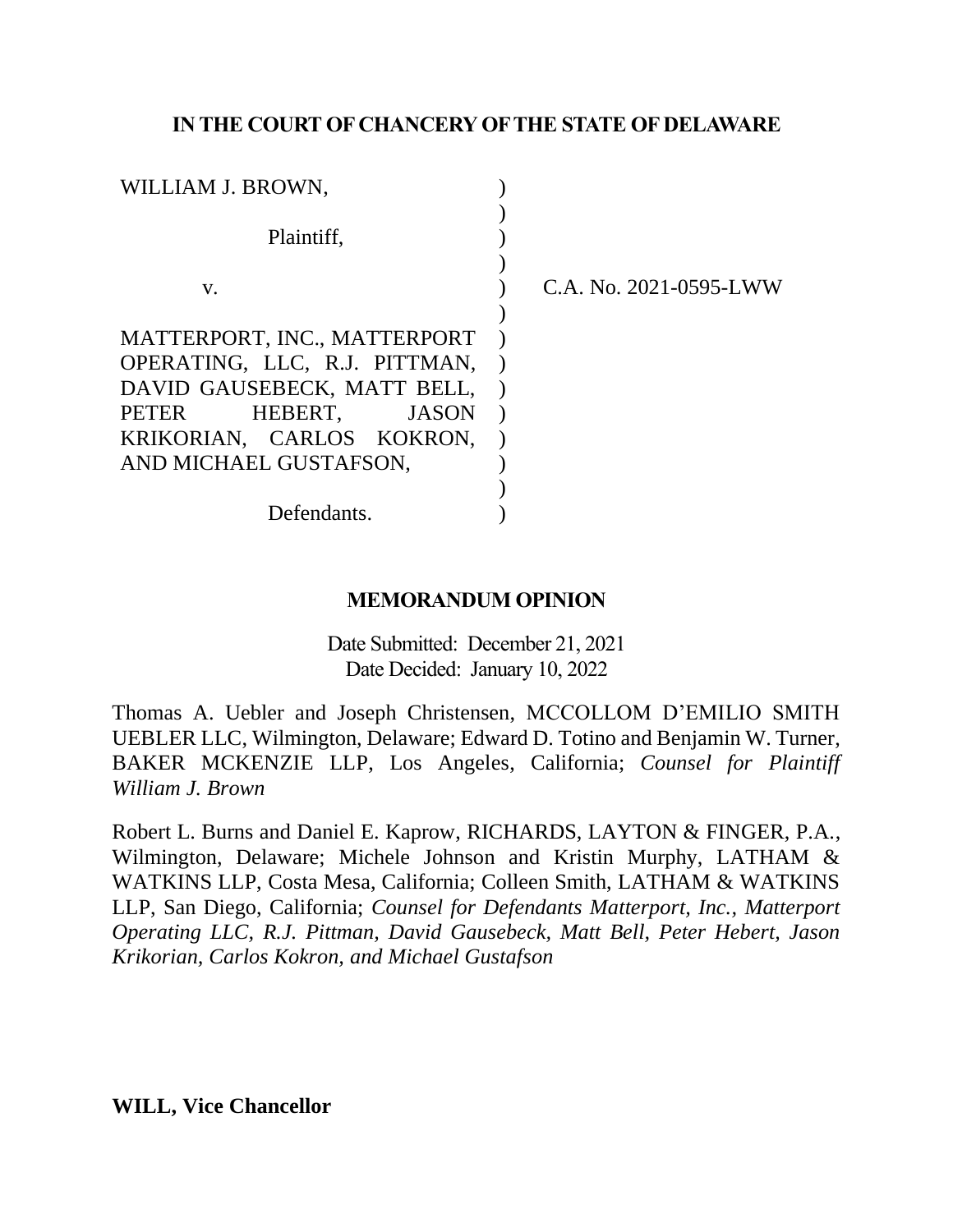This matter concerns trading restrictions adopted in connection with a transaction between defendant Matterport Operating, LLC ("Legacy Matterport") and a special purpose acquisition company (or SPAC). The SPAC adopted amended bylaws imposing the restrictions before the business combination closed. The plaintiff, a former officer of Legacy Matterport, contends that the restrictions were adopted without his consent in violation of Section 202(b) of the Delaware General Corporation Law. He also asserts that the challenged bylaw provision does not apply to him by its plain terms. In addition to seeking declaratory relief as to the validity of the restrictions, the plaintiff brings breach of fiduciary claims against Legacy Matterport's former directors.

The matter was bifurcated so that the question of whether the plaintiff is bound by the transfer restrictions could be resolved before they expire in mid-January 2022. An expedited trial was held on that limited issue and is resolved by this decision. I find that the plaintiff has proven by a preponderance of evidence that he owns unrestricted shares in defendant Matterport, Inc. ("Matterport"), the entity that survived the de-SPAC transaction. Accordingly, the plaintiff may freely trade his Matterport shares. The remaining claims and issues will be addressed in a subsequent stage of the proceeding.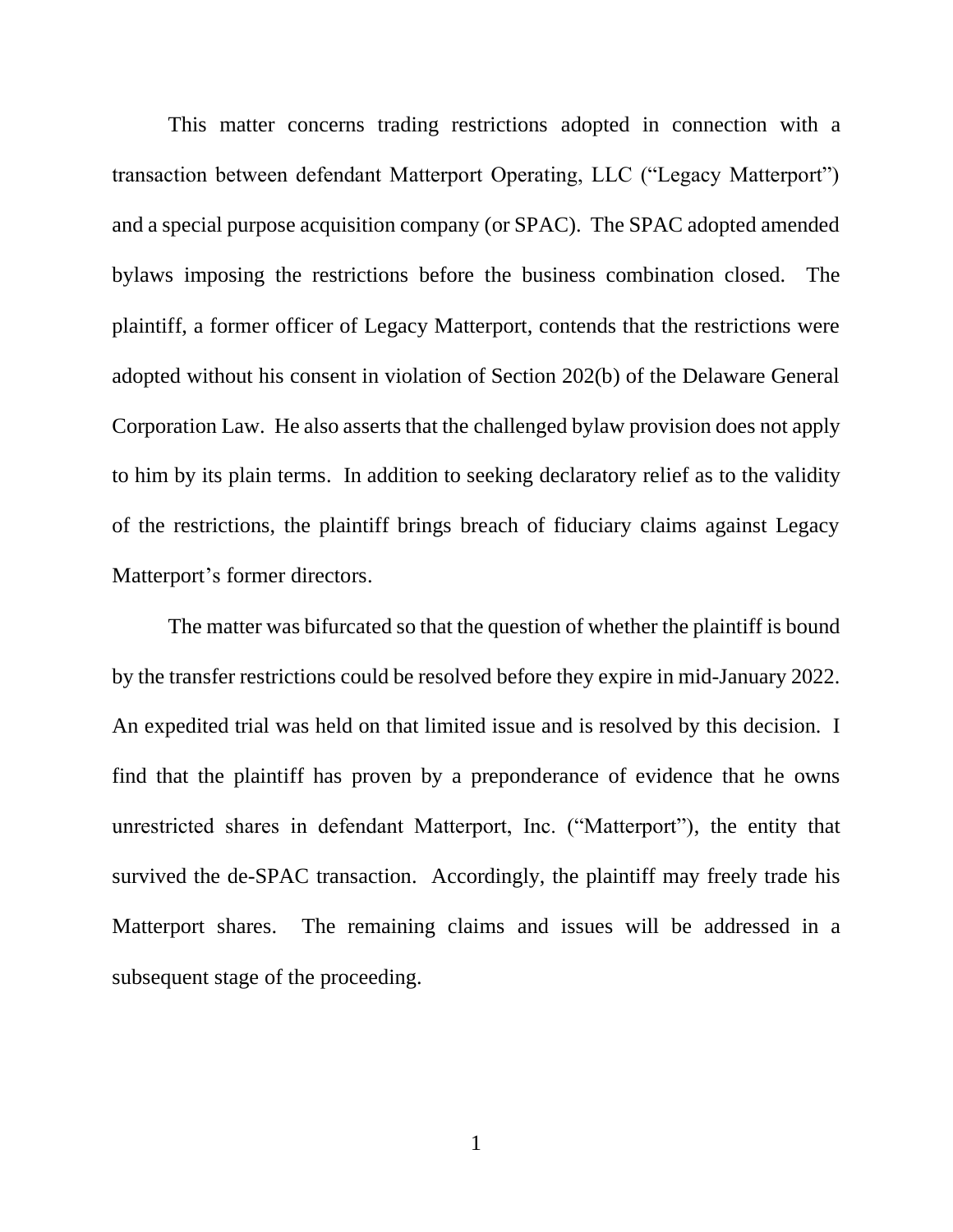#### **I. RELEVANT BACKGROUND<sup>1</sup>**

Plaintiff William J. Brown served as the Chief Executive Officer of Legacy Matterport, a privately held spatial data company, from November 2013 to December 2018.<sup>2</sup> Over his five years at Legacy Matterport, Brown received equity compensation in the form of stock options, granting him the right to purchase 1,350,000 shares of Legacy Matterport. He also purchased 37,000 restricted shares as a bonus in 2014.<sup>3</sup> Brown exercised all of his options on October 6, 2020.<sup>4</sup>

Gores Holding VI, Inc. ("Gores"), a special purpose acquisition company, and Legacy Matterport agreed to a business combination (or de-SPAC merger) on February 7, 2021.<sup>5</sup> Following a series of transactions, Gores—to be renamed Matterport upon closing—would be the surviving entity and Legacy Matterport would become a wholly owned subsidiary of Matterport. 6 Legacy Matterport stockholders would be given the right to receive consideration of 4.1183 shares of

<sup>&</sup>lt;sup>1</sup> Unless otherwise noted, the facts described in this section were stipulated to by the parties or proven by a preponderance of the evidence. To the extent that any conflicting evidence was presented, I have weighed it and made findings of fact accordingly. Given the limited focus of this decision, the discussion of certain peripheral facts is abbreviated. Where facts are drawn from exhibits jointly submitted by the parties at trial, they are referred to according to the numbers provided on the parties' joint exhibit list (cited as "JX <sup>-</sup>") unless defined.

<sup>&</sup>lt;sup>2</sup> Pre-Trial Stipulation & Order ("PTO")  $\P$  10-12 (Dkt. 93).

<sup>3</sup> *See id.* ¶¶ 16, 22, 25.

 $4$  *Id.*  $\sqrt{27}$ .

<sup>5</sup> *Id.* ¶ 29.

<sup>6</sup> *See id.* ¶¶ 11-12, 29; JX 101 ("Merger Agreement").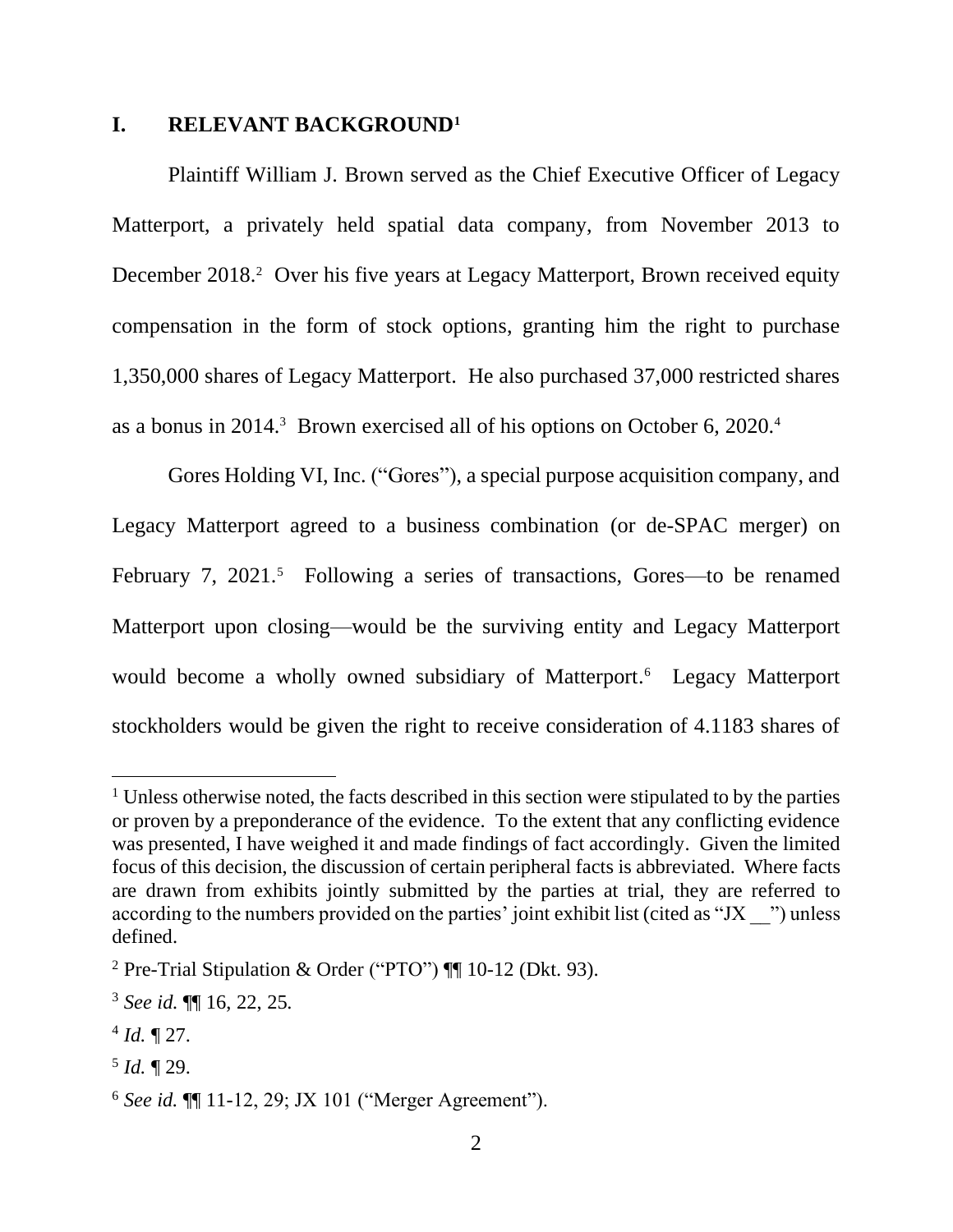Matterport Class A common stock per share of Legacy Matterport owned.<sup>7</sup> The merger agreement provided that the transaction would be conditioned upon, among other things, Gores adopting amended bylaws "[p]rior to the consummation of the Transactions."<sup>8</sup>

On July 21, 2021, Gores adopted Amended and Restated Bylaws (the "A&R

Bylaws") in anticipation of the business combination.<sup>9</sup> Section 7.10(a) of the A&R

Bylaws imposed transfer restrictions on certain shares of Matterport Class A

common stock:

[T]he holders (the "Lockup Holders") of shares of Class A common stock . . . of the Corporation issued (i) as consideration under that certain Agreement and Plan of Merger, dated as of February 7, 2021 . . . or (ii) to directors, officers and employees of the Corporation and other individuals upon the settlement or exercise of restricted stock units, options or other equity awards outstanding immediately following the closing of the Business Combination Transaction in respect of awards of [Legacy Matterport] outstanding immediately prior to the closing of the Business Combination Transaction . . . may not Transfer any Lockup Shares until the end of the Lockup Period . . . .<sup>10</sup>

<sup>7</sup> PTO ¶¶ 37-38; *see* Merger Agreement § 3.01.

<sup>8</sup> PTO ¶ 44; Merger Agreement § 8.10.

<sup>9</sup> PTO ¶ 54; *see* JX 197. The A&R Bylaws were adopted on July 21, 2021 but did not go into effect until the next day. A near-identical version of the bylaws, which only differed in the naming of the SPAC, was adopted simultaneously with the A&R Bylaws and was effective in the interim. *See* JX 197.

 $10$  JX 211 ("A&R Bylaws") § 7.10(a).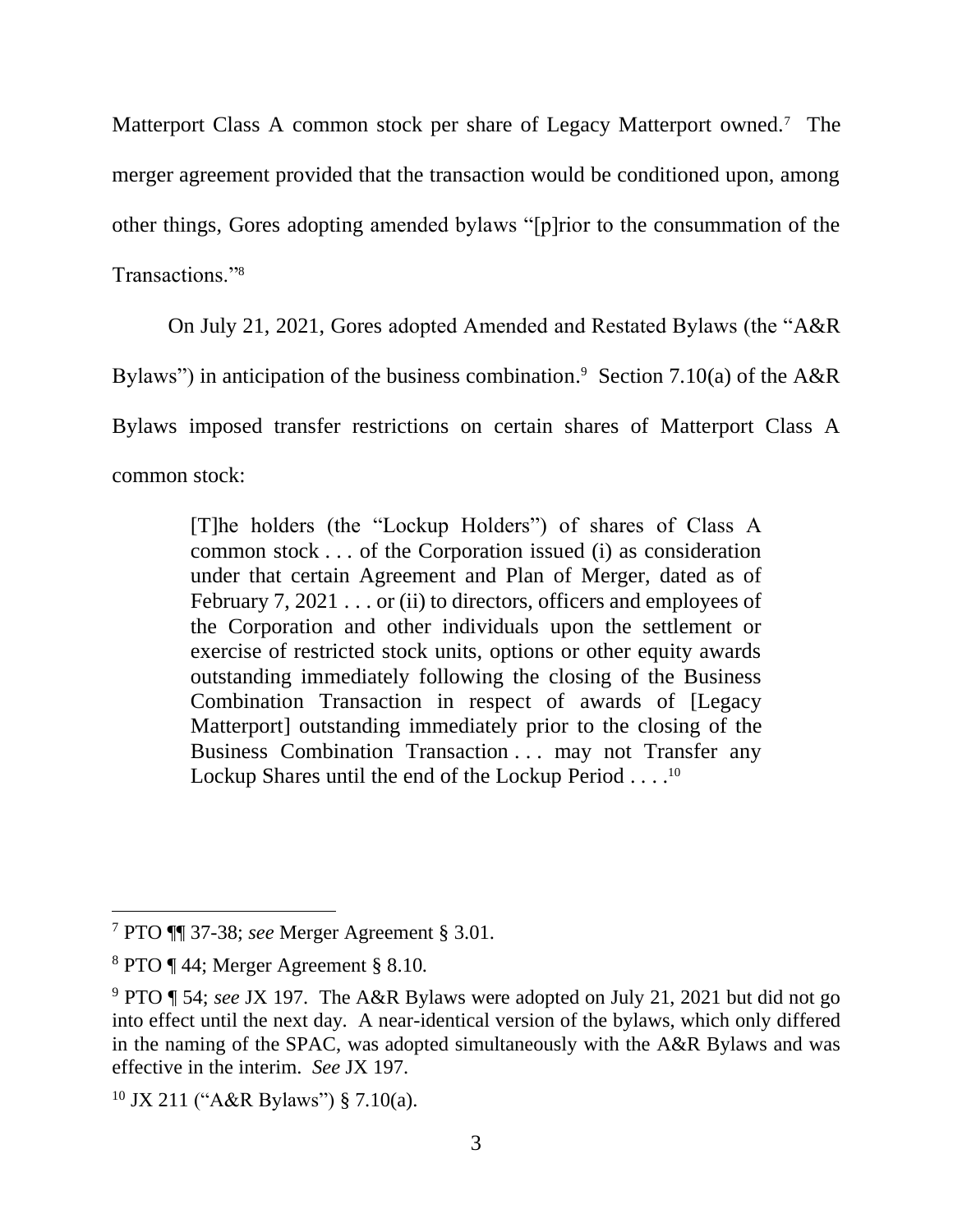Section 7.10(d) of the A&R Bylaws defined "Lockup Shares," in relevant part, as "shares of Class A common stock held by the Lockup Holders immediately following the closing of the Business Combination Transaction."<sup>11</sup> The transfer restrictions were set to expire 180 days after the closing of the business combination.<sup>12</sup>

Brown filed his Verified Complaint on July 13, 2021, along with a motion for a temporary restraining order and a motion to expedite.<sup>13</sup> On July 19, 2021, I denied the former because of laches and granted the latter.<sup>14</sup> I observed that the case should be heard and decided before the expiration of the transfer restrictions, given "the plaintiff's concerns about market risk" and the "potential for selling pressure."<sup>15</sup>

On July 22, 2021, the A&R Bylaws became effective when Gores filed an amended certificate of incorporation and the transaction was completed.<sup>16</sup> Legacy Matterport stockholders did not automatically become Matterport stockholders. Instead, Matterport's transfer agent would issue Matterport Class A common shares

<sup>&</sup>lt;sup>11</sup> *Id.* § 7.10(d)(ii).

<sup>&</sup>lt;sup>12</sup> PTO ¶ 56; A&R Bylaws § 7.10(d)(i).

<sup>13</sup> Dkts. 1, 2, 3.

 $14$  Dkts. 26, 27.

<sup>&</sup>lt;sup>15</sup> Dkt. 29 at 42-43.

 $16$  PTO ¶¶ 60-62.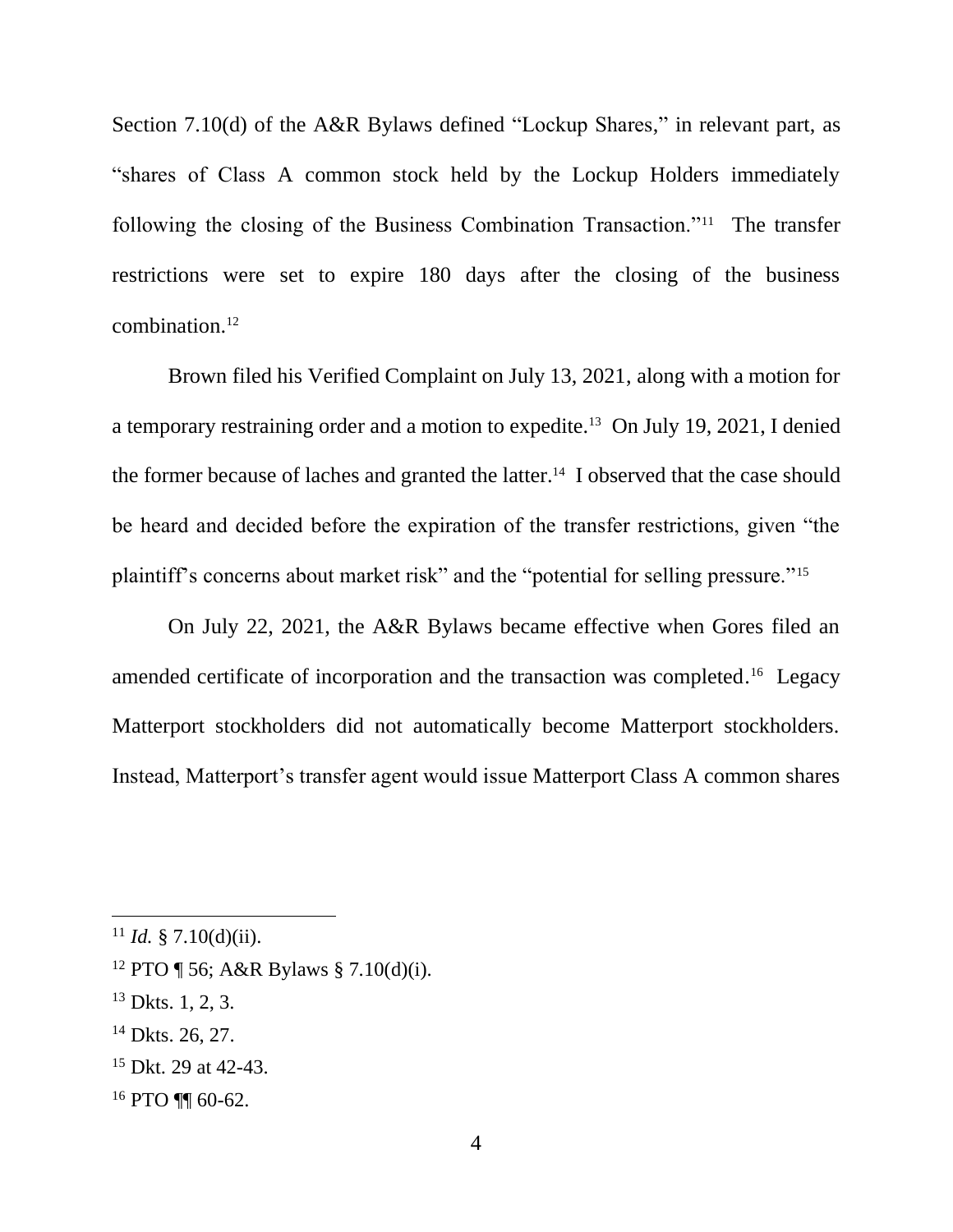to Legacy Matterport stockholders upon receipt of a letter of transmittal surrendering their Legacy Matterport shares.<sup>17</sup>

On September 3, 2021, Brown filed an Amended Verified Complaint (the "Complaint").<sup>18</sup> The Complaint advances three claims, but only Count I warranted expedited adjudication.<sup>19</sup> In Count I, Brown seeks a declaration that "Section 7.10 of the [A&R] Bylaws is unenforceable as to Brown" and that he "may freely transfer shares in Matterport and/or conduct derivative trading involving securities in Matterport, without restrictions."<sup>20</sup>

<sup>&</sup>lt;sup>17</sup> PTO ¶ 39; Merger Agreement § 3.04(b).

<sup>&</sup>lt;sup>18</sup> Dkt. 38 ("Compl."). Brown also filed a Verified Second Amended Complaint on November 17, 2021, but it did not amend Count I and the defendants contest whether Brown could amend his previous Complaint as a matter of right. *See* Dkt. 81; Entity Defs.' Post-Trial Br. 40 n.12 (Dkt. 108).

<sup>&</sup>lt;sup>19</sup> Count II seeks a declaratory judgment regarding the equitable validity of the transfer restrictions, including under Section 202, and seeks monetary damages. Compl. ¶¶ 93- 101. Count III asserts claims for breach of fiduciary duty against the individual defendants. *Id.* ¶¶ 102-06.

<sup>20</sup> *Id.* ¶ 88.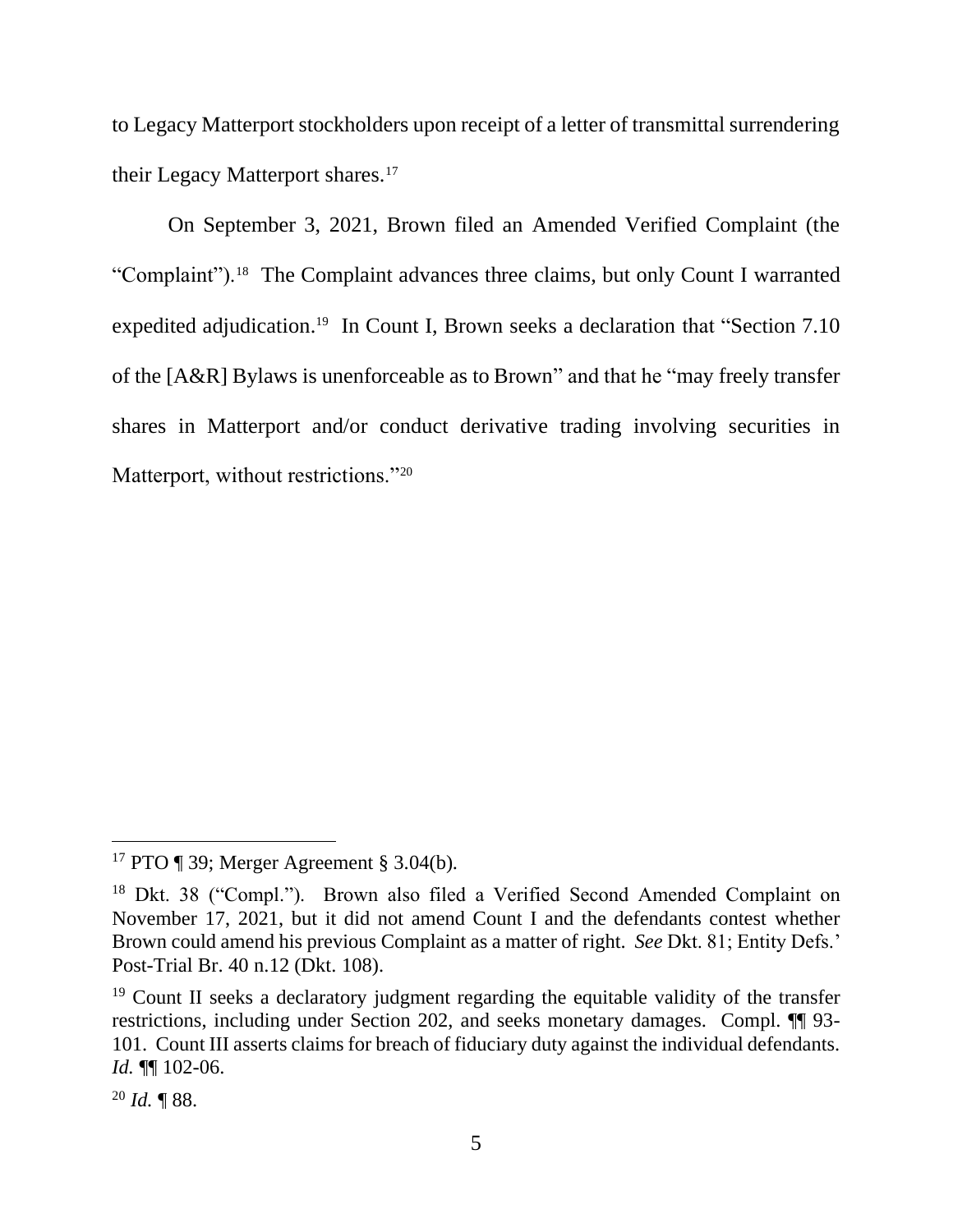Trial on Count I was held on December 1 and 2, 2021.<sup>21</sup> The parties submitted post-trial briefing,<sup>22</sup> and I heard post-trial argument on December 21, 2021.<sup>23</sup> The transfer restrictions will expire on or around January 18, 2022.

## **II. LEGAL ANALYSIS**

Brown has proven, by a preponderance of the evidence, that he is not subject to the transfer restrictions in Section 7.10 of the A&R Bylaws. He does not own Lockup Shares as defined in that provision.

When construing a corporation's bylaws, the court is bound by the principles of contract interpretation.<sup>24</sup> Words are "given their commonly accepted meaning

 $21$  Much of the evidence presented at trial, including expert testimony, addressed the validity of the restrictions under Section 202(b) of the Delaware General Corporation Law. Because I find that Brown's shares are not subject to the transfer restrictions, I need not reach the question of whether the restrictions are valid under Section 202 in this decision. *See* Dkt. 121 at 9-10 (plaintiff's counsel asserting that if the court concludes Brown's shares are not Lockup Shares, that would be dispositive on Count I). The evidence and testimony presented will not, however, be wasted. I believe that they may prove relevant in the second phase of this action. In that regard, I decline to exclude the opinions and testimony of the defendants' rebuttal experts and of the plaintiff's proposed expert. *See*  Pl.'s Post-Trial Opening Br. 26-31 (Dkt. 103); Entity Defs.' Post-Trial Br. 18-19 (Dkt. 108). Instead, they are admitted and will be given the appropriate weight. *See S. Muoio & Co. v. Hallmark Ent. Invs. Co.*, 2010 WL 3611404, at \*2-3 (Del. Ch. Sept. 16, 2010) (declining to exclude expert and rebuttal testimony and reports in favor of admitting them and affording them the proper weight).

<sup>22</sup> Dkts. 103, 108, 113.

<sup>23</sup> Dkt. 121.

<sup>24</sup> *See BlackRock Credit Allocation Income Tr. v. Saba Cap. Master Fund, Ltd.*, 224 A.3d 964, 977 (Del. 2020) ("Because corporate charters and bylaws are contracts, our rules of contract interpretation apply." (quoting *Hill Int'l Inc. v. Opportunity P'rs L.P.*, 119 A.3d 30, 38 (Del. 2015))).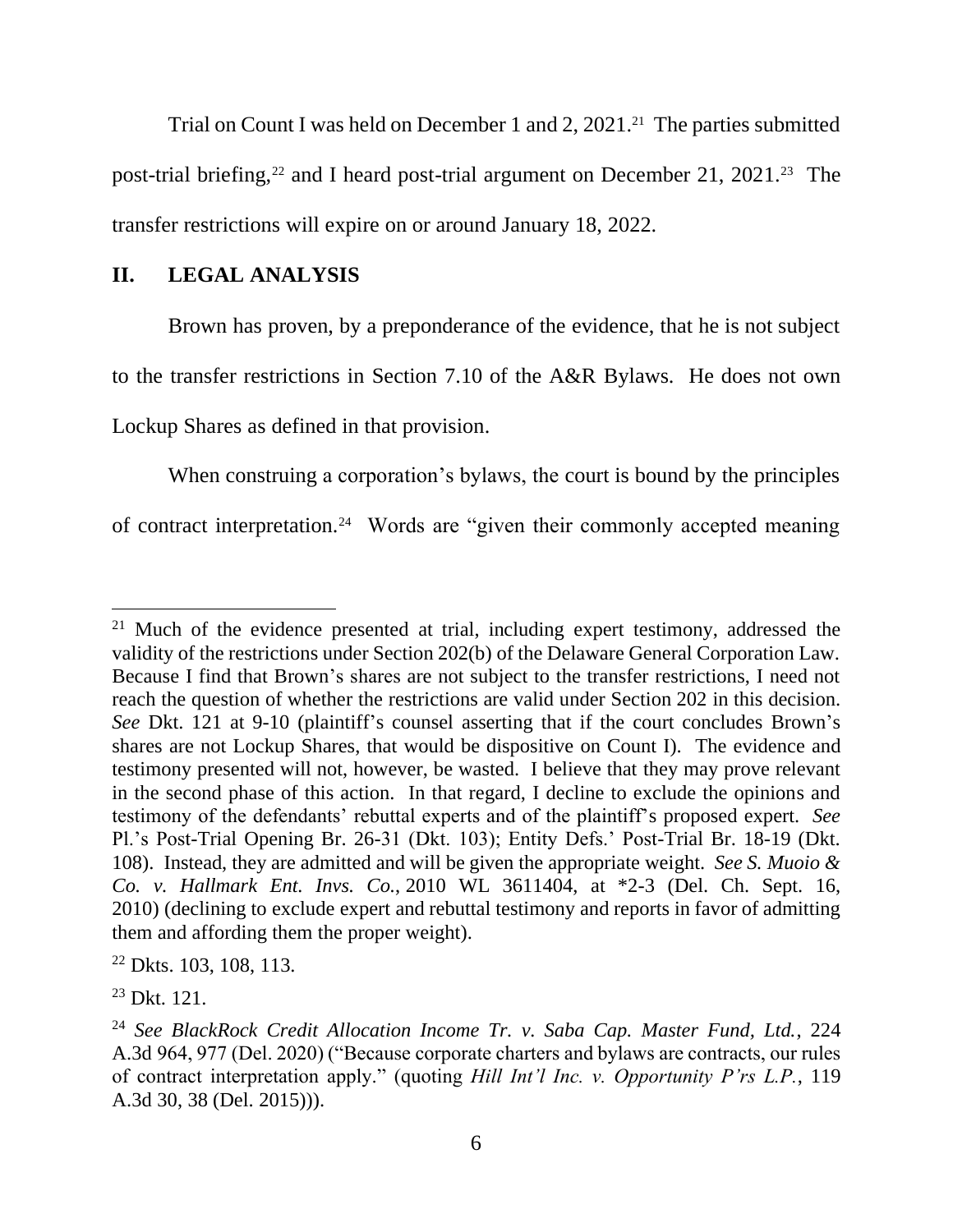unless the context clearly requires a different one or unless legal phrases having a special meaning are used." <sup>25</sup> When a "bylaw's language is unambiguous, the court need not interpret it or search for the parties' intent."<sup>26</sup>

The A&R Bylaws define Lockup Shares as "the shares of Class A common stock *held* by the Lock-up Holders *immediately following* the Business Combination Transaction."<sup>27</sup> I do not find that language ambiguous.<sup>28</sup> I therefore look to the plain language of the provision, which is straightforward. "Held" is the past tense of

<sup>25</sup> *Hill*, 119 A.3d at 38 (quoting *Airgas, Inc. v. Air Prods. & Chems., Inc.*, 8 A.3d 1182, 1188).

<sup>26</sup> *Saba*, 224 A.3d at 977 (quoting *Hill*, 119 A.3d at 38); *see also PHL Variable Ins. Co. v. Price Dawe 2006 Ins. Tr.*, 28 A.3d 1059, 1070 (Del. 2011) ("If [a contract] is unambiguous, then there is no room for judicial interpretation and 'the plain meaning . . . controls.'" (quoting *LeVan v. Indep. Mall, Inc.*, 940 A.2d 929, 933 (Del. 2007))).

<sup>&</sup>lt;sup>27</sup> A&R Bylaws § 7.10(d)(ii) (emphasis added).

<sup>&</sup>lt;sup>28</sup> Language in the bylaws of certain other post-de-SPAC corporations clearly restricts all shares issued to the targets' stockholders. See the bylaws of 23andMe Holding Co., for example: "'Lockup Shares' means the shares of common stock received by the stockholders of the Corporation after the date of the adoption of these Bylaws as consideration in the [de-SPAC transaction]." JX 294  $\S$  7.7(c)(iii).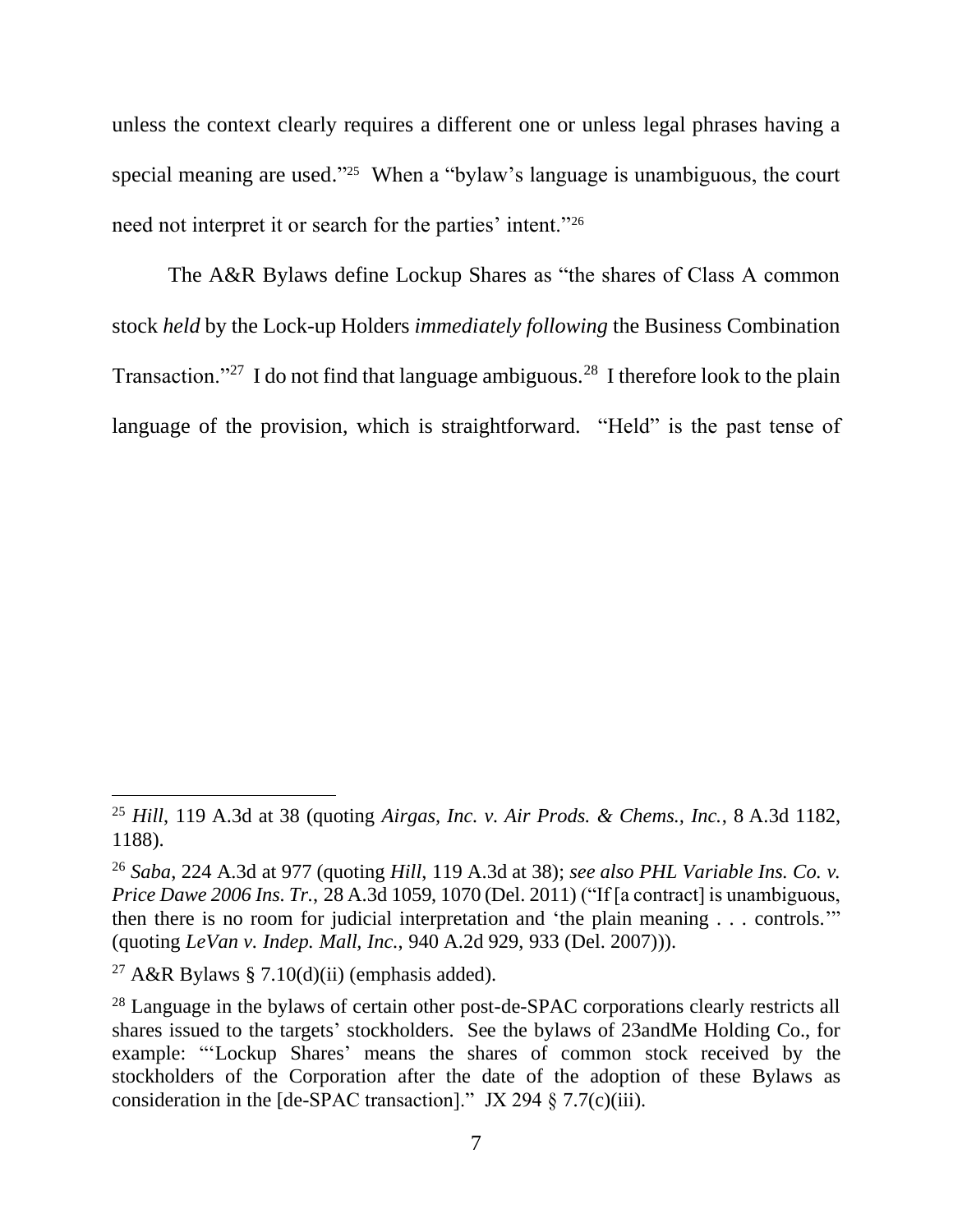"hold," which means "to have possession or ownership."<sup>29</sup> "Immediately" means "without delay."<sup>30</sup> "Following" means "being next in order or time."<sup>31</sup>

Brown argues that these restrictions do not apply to him because he "h[e]ld" no Matterport shares "immediately following" the July 22, 2021 de-SPAC transaction's closing.<sup>32</sup> The defendants assert that Brown's reading of the provision would "nullify" the transfer restrictions because "no Legacy Matterport stockholder received Matterport shares" instantly after the transaction closed.<sup>33</sup> Delaware law rejects "unreasonable" contractual interpretations that lead to an "absurd result."<sup>34</sup> But the evidence demonstrates that some Legacy Matterport stockholders would

<sup>29</sup> *Held*, Merriam-Webster, https://www.merriam-webster.com/dictionary/held (last visited Jan. 9, 2022); *Hold*, Merriam-Webster, https://www.merriam-webster.com/dictionary/hold (last visited Jan. 9, 2022).

<sup>30</sup> *Immediately*, Merriam-Webster, https://www.merriam-webster.com/dictionary/ immediately (last visited Jan. 9, 2022); *see Black's Law Dictionary* 764 (11th ed. 2019) (defining "immediate" as "[o]ccuring without delay"). Elsewhere, the word "immediately" was used by Gores to mean exactly that. *See, e.g.*, JX 197 at 5 ("[T]he Board has determined that it is in the best interests of the Company and its stockholder for the Company to amend and restate the Existing Bylaws . . . to become effectively immediately upon the execution of this Unanimous Written Consent . . . .").

<sup>31</sup> *Following*, Merriam-Webster, https://www.merriam-webster.com/dictionary/following (last visited Jan. 10, 2022).

 $32$  Pl.'s Post-Trial Opening Br. 7, 55-64.

<sup>33</sup> *See* Entity Defs.' Post-Trial Br. 58.

<sup>34</sup> *Manti Hldgs., LLC v. Authentix Acq. Co.*, 261 A.3d 1199, 1208 (Del. 2021).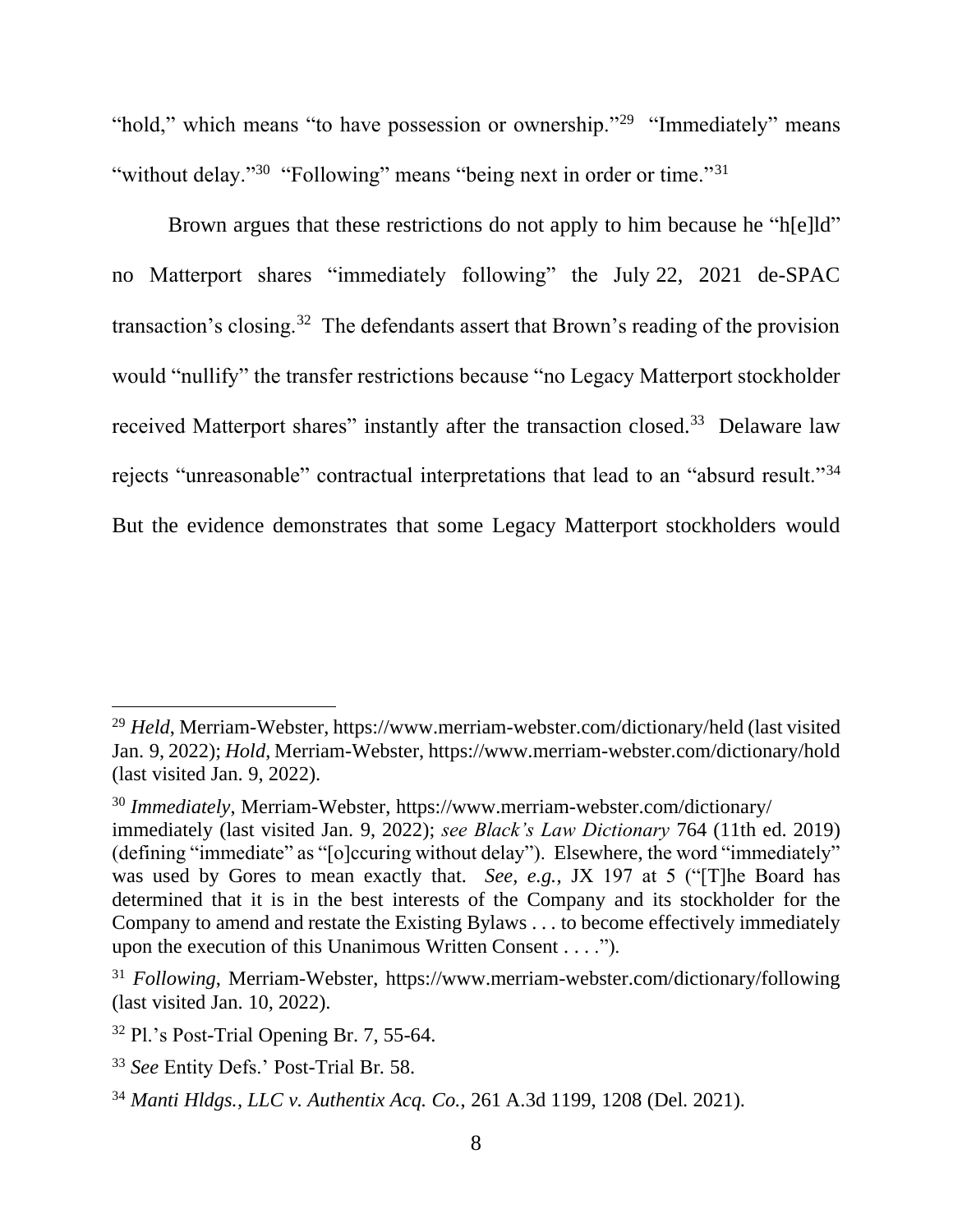have received their Matterport shares within a few days of closing.<sup>35</sup> That timing could be viewed as consistent with a plain reading of the bylaw.

It is unnecessary to define the precise time period that the "immediately following" language covers. The only question presently before the court is how (and whether) the transfer restrictions apply to the plaintiff. I agree with the plaintiff's interpretation of the bylaw as it concerns Brown's shares. The evidence demonstrates that Brown did not hold Matterport Class A shares "immediately following" the transaction under any commonly accepted meaning of that phrase.<sup>36</sup>

The business combination closed on July 22,  $2021.^{37}$  Brown held only the right to receive Matterport Class A common shares at that time.<sup>38</sup> The evidence

<sup>&</sup>lt;sup>35</sup> The Merger Agreement provides that letters of transmittal were to be distributed on the day the proxy statement was issued. Merger Agreement § 3.04(a). Matterport Chief Financial Officer, James Fay, testified in his deposition that some Legacy Matterport stockholders returned their executed letters of transmittal before July 29, 2021. JX 265 at 78-79. The plaintiff has argued that the court should generally disregard Fay's testimony. Pl.'s Post-Trial Opening Br. 17, 26. I find no reason to doubt Fay's credibility on this matter. *See Towerview LLC v. Cox Radio, Inc.*, 2013 WL 3316186, at \*1 (Del. Ch. June 28, 2013) ("The Court will consider the evidence adduced by the parties and will attribute to it the weight the Court deems appropriate based on the credibility of the source and the relevance and probative value of the evidence.").

<sup>36</sup> The defendants' argument that "immediately" should be read to mean "within a reasonable time, in view of the circumstances of the case," see Entity Defs.' Post-Trial Br. 56-57 (quoting *Liberty Mut. Ins. Co. v. Bob Roberts & Co.*, 357 So.2d 978, 970 (Ala. 1978))—even if true—is therefore irrelevant.

<sup>37</sup> *See* PTO ¶¶ 59-62.

<sup>&</sup>lt;sup>38</sup> This is established by evidence in the record and the defendants' own representations. *See, e.g.*, Merger Agreement § 3.04(b) ("Until surrendered ... each share of [Legacy Matterport] Stock shall be deemed, from and after the Effective Time, to represent only the right to receive, upon such surrender, the Per Share Company Common Stock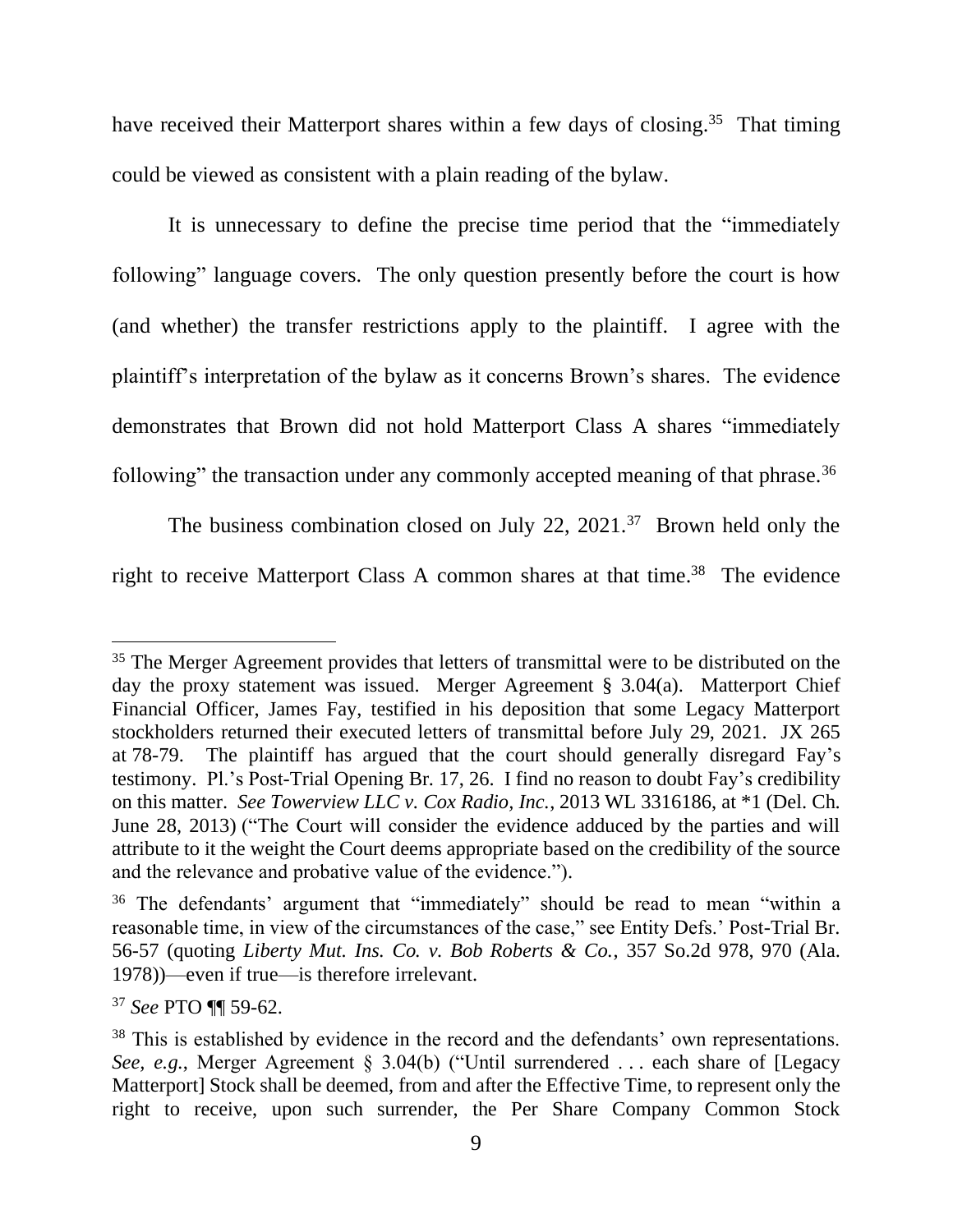demonstrates that Brown was not issued Matterport shares until at least November 5 and 19, 2021—after he sent executed letters of transmittal to Matterport's transfer agent.<sup>39</sup> Roughly three and a half months elapsed between the business combination closing and the date Brown possessed any Matterport shares. Obtaining shares over 100 days after closing is not "immediately."

 Accordingly, I find that Brown does not hold Lockup Shares subject to the transfer restrictions in Section 7.10. This conclusion is the natural consequence of the "deliberate and knowing selection of words for inclusion" in the A&R Bylaws, which the court will not rewrite.<sup>40</sup>

The defendants maintain that Brown cannot prevail on this basis because he did not specifically allege in his Complaint that his shares are not Lockup Shares. Instead, they argue, Brown "waived" that contention because he first articulated an argument about the interpretation of Section 7.10 in his pre-trial brief. I disagree.

Consideration . . . ."); JX 284 at 19 (defendants' expert confirming that it is his "view" that "unless the letter of transmittal is executed, Legacy Matterport shareholders do not hold any Matterport stock"); Entity Defs.' Pre-Trial Br. 30-31 (Dkt. 96) (stating that "Legacy Matterport stockholders did not simultaneously [with the close of the business combination] receive Matterport shares" but instead "their Legacy Matterport shares were converted into '*the right to receive*' Matterport shares issued as merger consideration").

<sup>&</sup>lt;sup>39</sup> JX 276; JX 311; Dkt. 105 at 30-31 (Brown testifying that he submitted his letters of transmittal "either November 4th or November 5th of 2021" for certain shares and "on November 19, 2021" for the "remainder of his shares").

<sup>40</sup> *E.I. du Pont de Nemours & Co. v. Shell Oil Co.*, 1984 WL 478415, at \*8 (Del. Ch. June 6, 1984), *rev'd on other grounds*, *E.I. du Pont de Nemours & Co. v. Shell Oil Co.*, 498 A.2d 1108 (Del. 1985).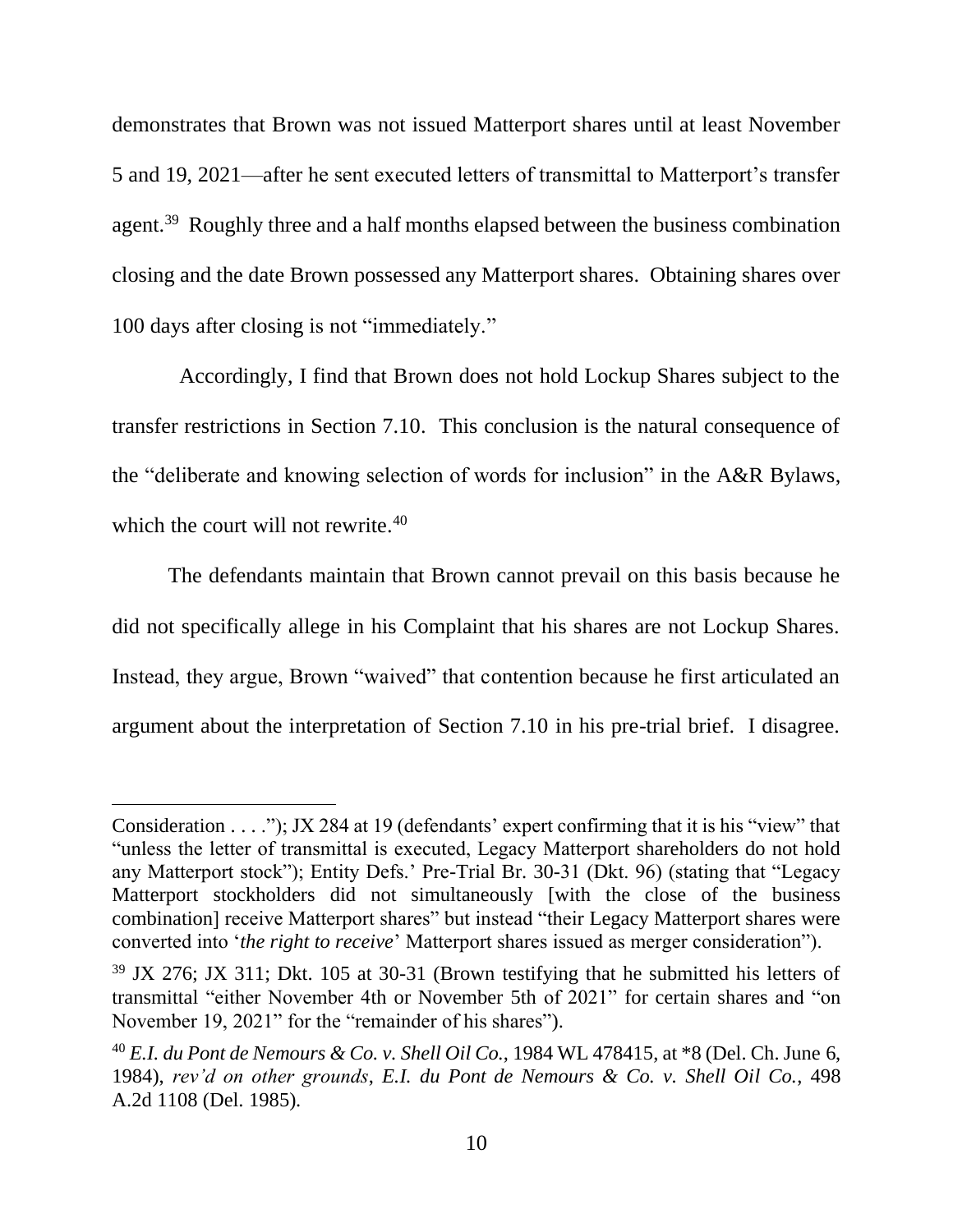Brown could not have waived an argument about the meaning of the very contractual language upon which he sought declaratory relief. $41$ 

Court of Chancery Rule  $8(a)(1)$  only requires the plaintiff to provide a "short" and plain statement of the claim showing that [he] is entitled to relief."<sup>42</sup> Brown's Complaint (both initial and amended) put the defendants on notice that the language of Section 7.10, as applied to Brown, was at issue. Both iterations of the Complaint quote Section 7.10 of the A&R Bylaws at length.<sup>43</sup> And Count I of the Complaint seeks "a declaration that: (1) Section 7.10 of the [A&R] Bylaws is unenforceable as to Brown."<sup>44</sup> This court's liberal notice pleading standard has been met.<sup>45</sup> Brown was not required to "set out a legal theory" for Count I in his Complaint to satisfy the standard.<sup>46</sup>

<sup>&</sup>lt;sup>41</sup> The defendants assert that they would have taken discovery on "Brown's reasons for delaying submitting his letters of transmittal, and Brown's understanding of the value of the merger consideration he received," had he raised this argument sooner. Entity Defs.' Post-Trial Br. 48. In my view, neither issue would change the outcome of this decision, as neither affects the A&R Bylaws' text.

 $42$  Ct. Ch. R.  $8(a)(1)$ .

<sup>43</sup> *See, e.g.*, Dkt. 1 ¶¶ 59-61; Compl. ¶¶ 60-62.

<sup>44</sup> Compl. ¶ 88.

<sup>45</sup> *See Savor, Inc. v. FMR Corp.*, 812 A.2d 894, 897 (Del. 2002).

<sup>46</sup> *Dow Chem. Co. v. Organik Kimya Hldg. A.S.*, 2018 WL 2382802, at \*4 (Del. Ch. May 25, 2018) (discussing how "Delaware's approach" to this aspect of notice pleading "mirrors the federal rules").